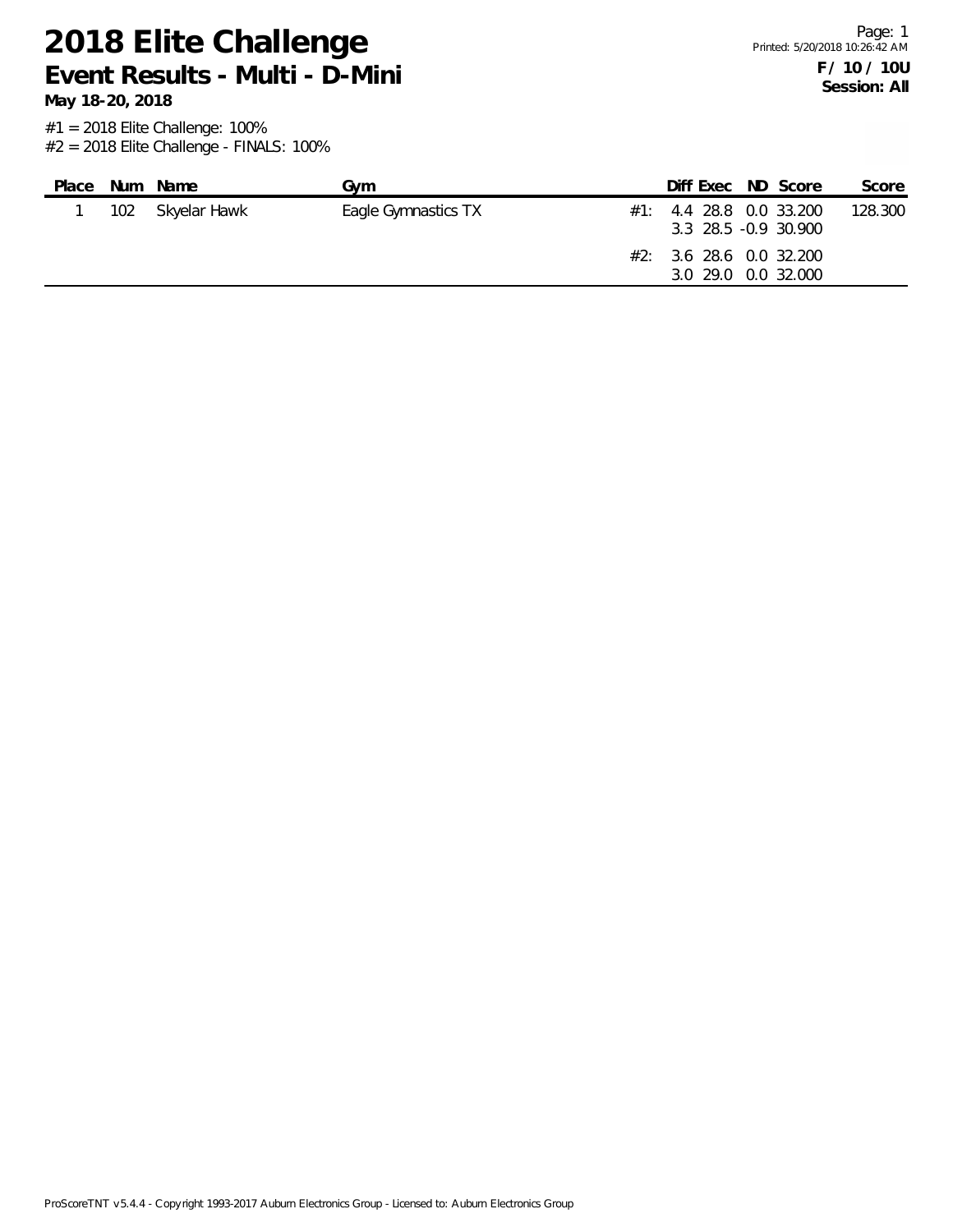**May 18-20, 2018**

| Place          |     | Num Name          | Gym              |     | Diff Exec                        | ND Score                       | Score   |
|----------------|-----|-------------------|------------------|-----|----------------------------------|--------------------------------|---------|
| 1              | 187 | Logan McCoy       | Elite Trampoline | #1: | 28.5<br>3.3<br>29.3<br>2.7       | 0.0 31.800<br>0.0 32.000       | 127.500 |
|                |     |                   |                  | #2: | 28.5<br>3.4<br>28.7<br>3.1       | 0.0 31.900<br>0.0 31.800       |         |
| $\overline{2}$ | 116 | Rosalie Thongphay | <b>SGT</b>       | #1: | 27.8<br>4.4<br>28.2<br>3.5       | 0.0 32.200<br>0.0 31.700       | 127.100 |
|                |     |                   |                  | #2: | 28.1<br>3.6<br>28.1<br>3.4       | 0.0 31.700<br>0.0 31.500       |         |
| 3              | 103 | Skyla Johnson     | All American     | #1: | 3.1<br>3.3<br>28.3               | 28.0 -0.3 30.800<br>0.0 31.600 | 124.700 |
|                |     |                   |                  | #2: | 28.2<br>2.7<br>28.4<br>3.0       | 0.0 30.900<br>0.0 31.400       |         |
| 4              | 141 | Ava Huss          | Air Sports       | #1: | 28.1<br>2.7<br>27.3<br>3.1       | 0.0 30.800<br>0.0 30.400       | 123.000 |
|                |     |                   |                  | #2: | 27.7<br>3.0<br>3.5 27.6          | 0.0 30.700<br>0.0 31.100       |         |
| 5              | 278 | Mia Shafer        | Fox Valley T&T   | #1: | 3.3 27.9<br>1.8 27.9 -3.3 26.400 | 0.0 31.200                     | 119.600 |
|                |     |                   |                  | #2: | 27.8<br>2.7<br>3.1<br>28.4       | 0.0 30.500<br>0.0 31.500       |         |
| 6              | 175 | Ava Dehanes       | Elite Trampoline | #1: | 28.2<br>2.7<br>28.5<br>2.9       | 0.0 30.900<br>0.0 31.400       | 113.800 |
|                |     |                   |                  | #2: | 27.6<br>3.1<br>$0.6$ 20.2        | 0.0 30.700<br>0.0 20.800       |         |
| 7              | 178 | Leah Garafalo     | <b>GSTA</b>      | #1: | 27.8<br>3.1<br>27.9<br>3.3       | 0.0 30.900<br>0.0 31.200       | 92.400  |
|                |     |                   |                  | #2: | 0.0<br>0.0<br>3.2 27.1           | 0.0<br>0.0 30.300              | 0.000   |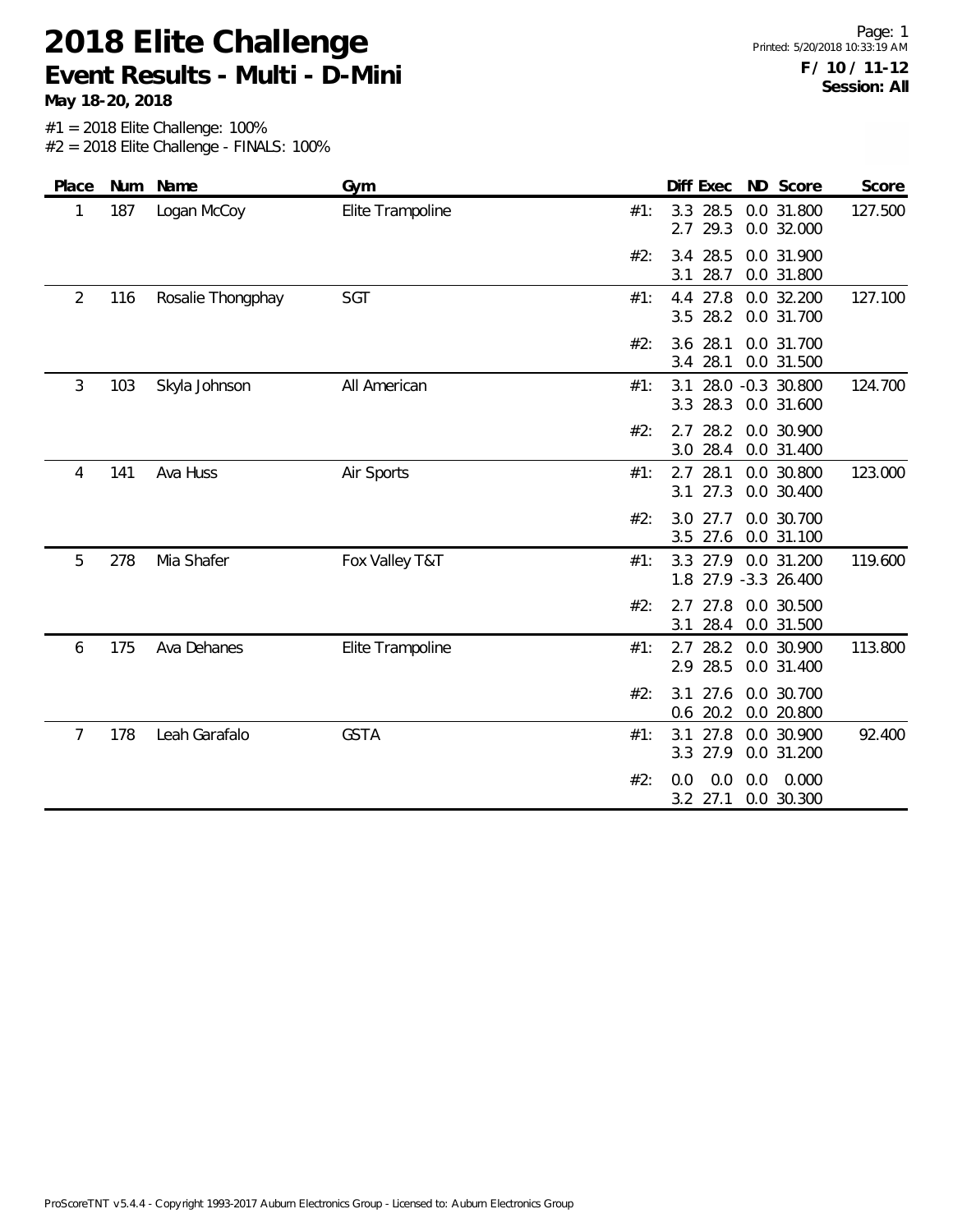**May 18-20, 2018**

| Place |     | Num Name        | Gym                |     | Diff Exec ND Score                                 |  | Score   |
|-------|-----|-----------------|--------------------|-----|----------------------------------------------------|--|---------|
|       | 186 | Reilly Lichtman | <b>GSTA</b>        | #1: | 3.3 27.9 0.0 31.200<br>3.3 27.1 -0.9 29.500        |  | 120,900 |
|       |     |                 |                    | #2∶ | 3.4 28.2 -0.9 30.700<br>3.1 27.3 -0.9 29.500       |  |         |
|       | 191 | Maxx Smithlin   | <b>SGA Ballard</b> |     | $\#1:$ 3.2 25.1 -0.3 28.000<br>3.1 26.9 0.0 30.000 |  | 113.700 |
|       |     |                 |                    | #2: | 1.6 26.1 -1.2 26.500<br>3.4 26.7 -0.9 29.200       |  |         |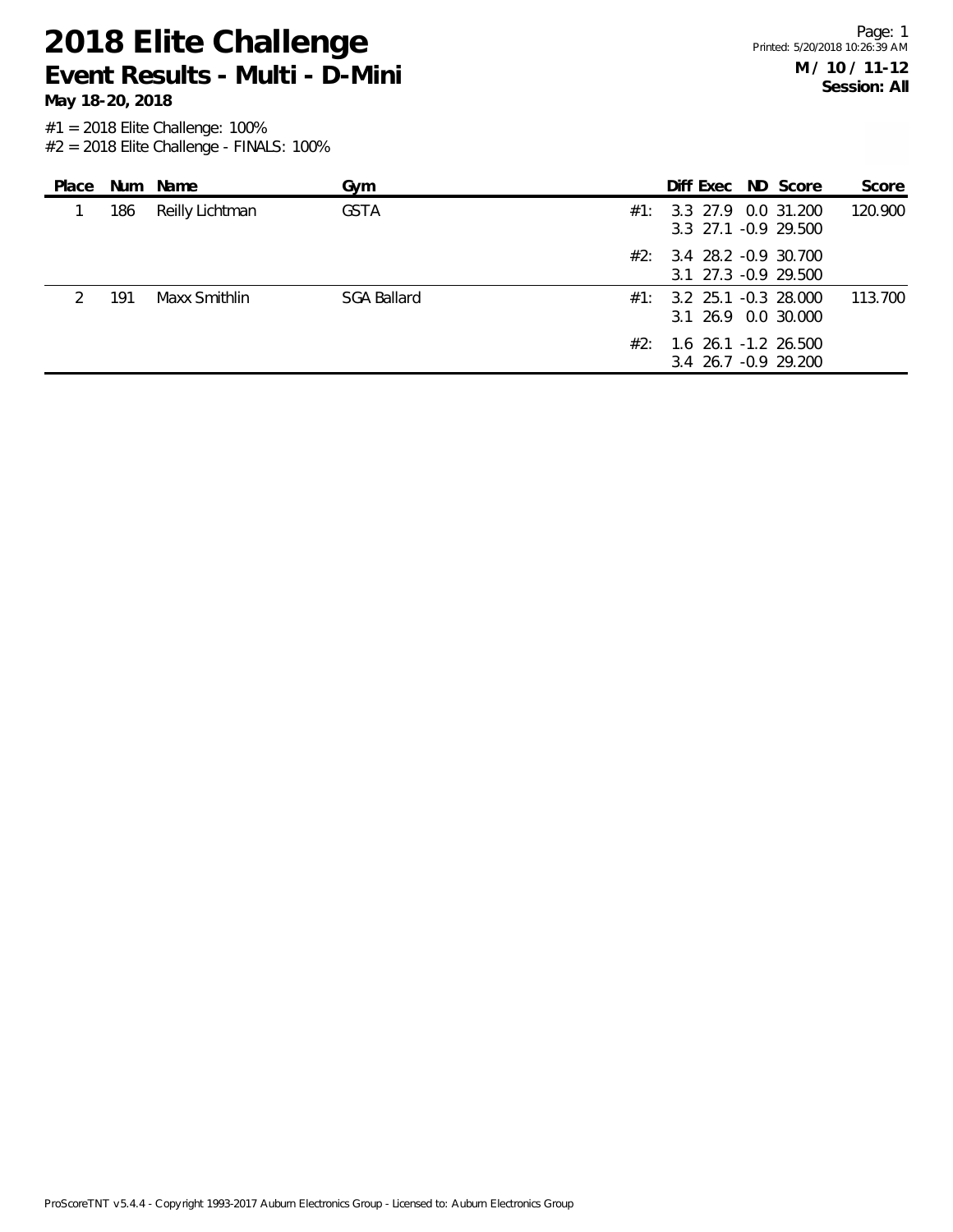**May 18-20, 2018**

| Place | Num | Name              | Gym                 |     | Diff Exec                          |            | ND Score                            | Score   |
|-------|-----|-------------------|---------------------|-----|------------------------------------|------------|-------------------------------------|---------|
| 1     | 156 | Caroline Walker   | Eagle Gymnastics TX | #1: | 28.5<br>3.3<br>28.8<br>3.2         |            | 0.0 31.800<br>0.0 32.000            | 127.500 |
|       |     |                   |                     | #2: | 28.6<br>3.4<br>28.6<br>3.1         |            | 0.0 32.000<br>0.0 31.700            |         |
| 2     | 257 | Josie Bain        | <b>NVG</b>          | #1: | 28.1<br>3.5<br>3.9                 |            | 0.0 31.600<br>28.8 -0.3 32.400      | 126.700 |
|       |     |                   |                     | #2: | 3.1<br>28.9<br>2.7                 |            | 28.3 -0.3 31.100<br>0.0 31.600      |         |
| 3     | 177 | Jessica Francis   | 3T1                 | #1: | 3.3<br>3.1                         |            | 28.2 -0.9 30.600<br>27.6 0.0 30.700 | 124.500 |
|       |     |                   |                     | #2: | 3.0 28.6<br>28.9<br>2.7            |            | 0.0 31.600<br>0.0 31.600            |         |
| 4     | 144 | Olivia Lanham     | Let It Shine        | #1: | 27.4<br>2.7<br>27.4<br>4.4         |            | 0.0 30.100<br>0.0 31.800            | 124.000 |
|       |     |                   |                     | #2: | 27.8<br>3.4<br>27.8<br>3.1         |            | 0.0 31.200<br>0.0 30.900            |         |
| 5     | 176 | Rachael DeSimone  | <b>GSTA</b>         | #1: | 3.3<br>28.2<br>28.3<br>3.3         |            | 0.0 31.500<br>0.0 31.600            | 123.700 |
|       |     |                   |                     | #2: | 27.9<br>2.7<br>27.3<br>2.7         |            | 0.0 30.600<br>0.0 30.000            |         |
| 6     | 130 | Brinn Durocher    | Aspire              | #1: | 27.4<br>3.1<br>3.3 28.3            |            | 0.0 30.500<br>0.0 31.600            | 123.600 |
|       |     |                   |                     | #2: | 4.4 26.9 -0.9 30.400<br>3.5        |            | 27.6 0.0 31.100                     |         |
| 7     | 181 | Aamirah Hayes     | <b>MTGA</b>         | #1: | 3.3<br>28.2<br>27.1<br>3.1         |            | 0.0 31.500<br>0.0 30.200            | 123.000 |
|       |     |                   |                     | #2: | 28.1<br>3.0<br>27.5<br>2.7         |            | 0.0 31.100<br>0.0 30.200            |         |
| 8     | 173 | Kailyn Brzozowski | Champions Westlake  | #1: | 3.2 28.8 -0.9 31.100<br>3.3        |            | 28.7 - 0.9 31.100                   | 122.700 |
|       |     |                   |                     | #2: | 3.1 27.5 0.0 30.600<br>26.6<br>3.3 |            | 0.0 29.900                          |         |
| 9T    | 137 | Rachel Holland    | W TX TNT EXPLOSION  | #1: | 27.6<br>2.7<br>2.9 27.9            |            | 0.0 30.300<br>0.0 30.800            | 61.100  |
|       |     |                   |                     | #2: | 0.0<br>0.0<br>0.0<br>0.0           | 0.0<br>0.0 | 0.000<br>0.000                      |         |
| 10T   | 171 | Tanna Andersen    | Wasatch             | #1: | 2.9<br>27.7<br>2.7<br>27.8         |            | 0.0 30.600<br>0.0 30.500            | 61.100  |
|       |     |                   |                     | #2: | 0.0<br>0.0<br>0.0<br>0.0           | 0.0<br>0.0 | 0.000<br>0.000                      |         |
| 11T   | 153 | Michelle Sherman  | Elite Trampoline    | #1: | 28.0<br>2.1<br>2.7 27.9            |            | 0.0 30.100<br>0.0 30.600            | 60.700  |
|       |     |                   |                     | #2: | 0.0<br>0.0<br>0.0<br>0.0           | 0.0<br>0.0 | 0.000<br>0.000                      |         |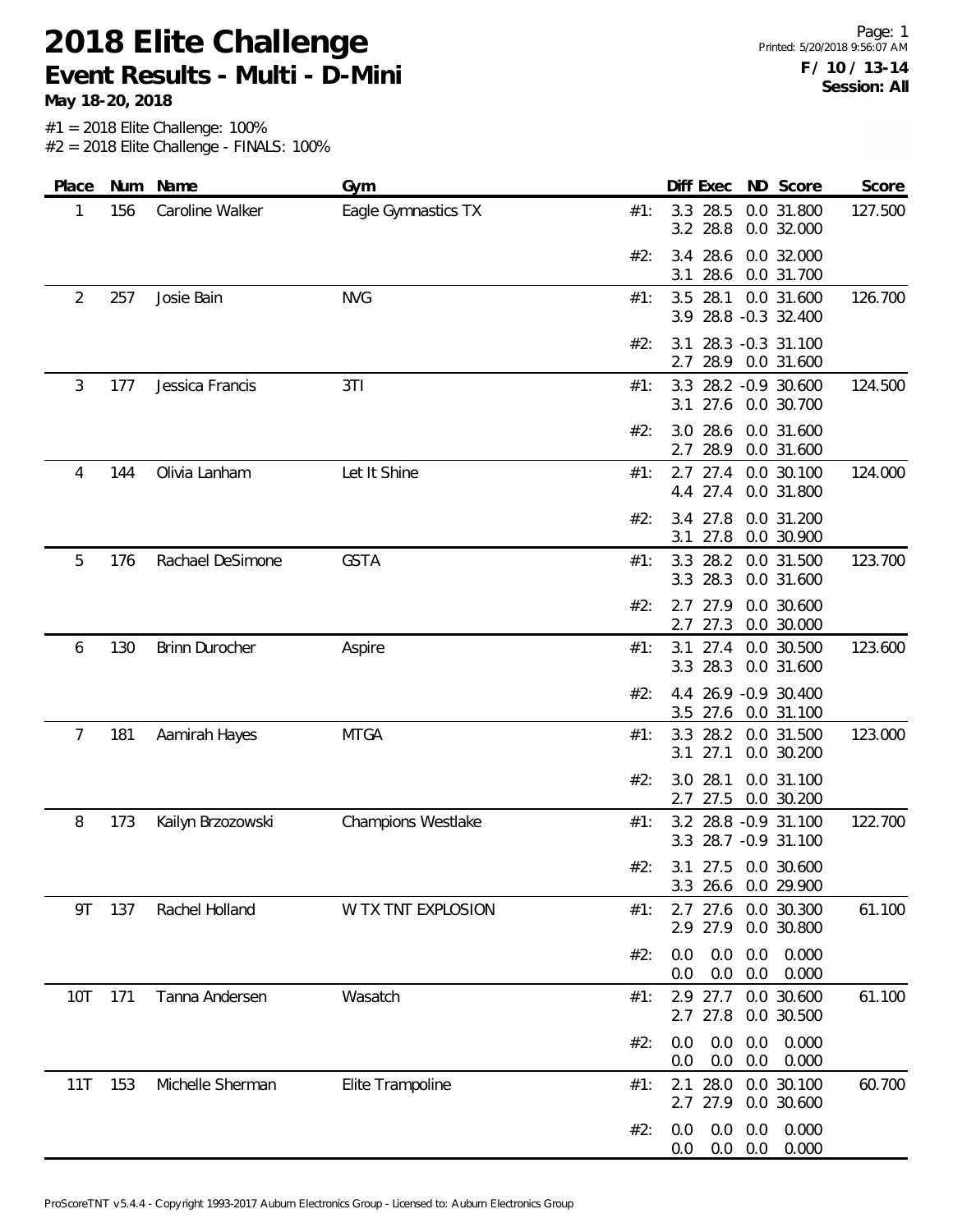**May 18-20, 2018**

| Place | Num | Name               | Gym                     |     | Diff Exec                  |            | ND Score                             | Score  |
|-------|-----|--------------------|-------------------------|-----|----------------------------|------------|--------------------------------------|--------|
| 12T   | 182 | Ella Henshaw       | <b>MTGA</b>             | #1: | 27.6<br>3.0<br>27.4<br>2.7 |            | 0.0 30.600<br>0.0 30.100             | 60.700 |
|       |     |                    |                         | #2: | 0.0<br>0.0<br>0.0<br>0.0   | 0.0<br>0.0 | 0.000<br>0.000                       |        |
| 13    | 161 | Madison Zander     | Let It Shine            | #1: | 4.4<br>4.8 27.3 0.0 32.100 |            | 24.5 -1.2 27.700                     | 59.800 |
|       |     |                    |                         | #2: | 0.0<br>0.0<br>0.0<br>0.0   | 0.0<br>0.0 | 0.000<br>0.000                       |        |
| 14    | 115 | <b>Taty Garcia</b> | <b>Wcc</b>              | #1: | 29.1<br>3.1<br>20.2<br>1.2 |            | 0.0 32.200<br>0.0 21.400             | 53.600 |
|       |     |                    |                         | #2: | 0.0<br>0.0<br>0.0<br>0.0   | 0.0<br>0.0 | 0.000<br>0.000                       |        |
| 15    | 179 | Alexis Gustavson   | Gymagic                 | #1: | 19.9<br>2.0<br>4.4         |            | 0.0 21.900<br>27.3 -0.3 31.400       | 53.300 |
|       |     |                    |                         | #2: | 0.0<br>0.0<br>0.0<br>0.0   | 0.0<br>0.0 | 0.000<br>0.000                       |        |
| 16    | 125 | Alana Cushing      | Elite Trampoline        | #1: | 2.1<br>1.8                 |            | 26.9 -0.3 28.700<br>27.1 -6.0 22.900 | 51.600 |
|       |     |                    |                         | #2: | 0.0<br>0.0<br>0.0<br>0.0   | 0.0<br>0.0 | 0.000<br>0.000                       |        |
| 17    | 121 | Elayna Bowe        | <b>Stars Gymnastics</b> | #1: | 20.3<br>1.2<br>25.3<br>3.1 |            | 0.0 21.500<br>$-0.9$ 27.500          | 49.000 |
|       |     |                    |                         | #2: | 0.0<br>0.0<br>0.0<br>0.0   | 0.0<br>0.0 | 0.000<br>0.000                       |        |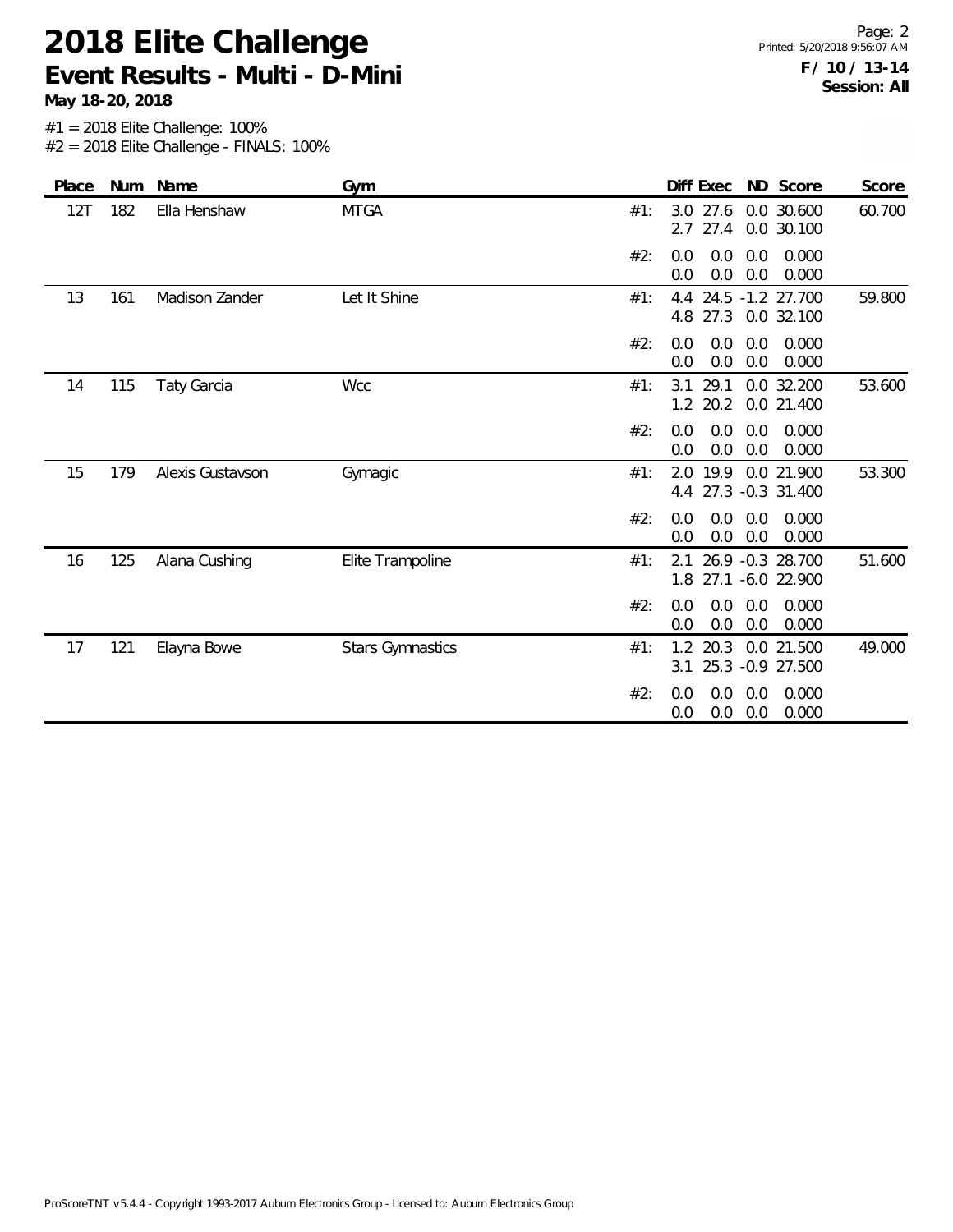**May 18-20, 2018**

| Place | Num | Name           | Gym                | Diff Exec<br>ND Score<br>Score                                                   |
|-------|-----|----------------|--------------------|----------------------------------------------------------------------------------|
| 1     | 172 | Carter Black   | <b>NVG</b>         | 5.2 28.5 -0.3 33.400<br>131.000<br>#1:<br>4.8 27.9 0.0 32.700                    |
|       |     |                |                    | 27.6<br>0.0 32.400<br>#2:<br>4.8<br>4.8<br>27.7<br>0.0 32.500                    |
| 2     | 127 | Rowan Deakin   | World Elite        | 28.2<br>0.0 31.100<br>127.600<br>#1:<br>2.9<br>28.8<br>0.0 33.200<br>4.4         |
|       |     |                |                    | #2:<br>28.1<br>0.0 31.500<br>3.4<br>28.7<br>0.0 31.800<br>3.1                    |
| 3     | 180 | Zachary Halter | <b>SGA Ballard</b> | 3.2 27.9 -0.3 30.800<br>#1:<br>122.500<br>28.0<br>0.0 31.400<br>3.4              |
|       |     |                |                    | 27.4<br>0.0 30.500<br>#2:<br>3.1<br>27.4 -0.9 29.800<br>3.3                      |
| 4     | 148 | Rory O'Neil    | Gypsy Flyers - MG  | 118.700<br>#1:<br>4.8 27.6 0.0 32.400<br>27.4 -0.9 28.500<br>2.0                 |
|       |     |                |                    | 26.6 -0.9 29.000<br>#2:<br>3.3<br>3.0 26.7 -0.9 28.800                           |
| 5     | 193 | Thomas Watson  | <b>MTGA</b>        | 113.200<br>4.8 27.5 -0.9 31.400<br>#1:<br>26.9 - 0.9 30.400<br>4.4               |
|       |     |                |                    | 2.4 19.5<br>0.0 21.900<br>#2:<br>27.3 -0.9 29.500<br>3.1                         |
| 6     | 184 | Andrew Lamb    | World Elite        | 96.600<br>#1:<br>0.0<br>$0.0^{\circ}$<br>0.0<br>0.000<br>28.7 -0.3 33.200<br>4.8 |
|       |     |                |                    | #2:<br>28.2 - 0.9 32.100<br>4.8<br>3.3<br>28.0<br>0.0 31.300                     |
| 7     | 185 | Jack Ledford   | <b>MJM Studios</b> | 0.0<br>0.0<br>0.0<br>0.000<br>62.100<br>#1:<br>0.0<br>0.0<br>0.000<br>0.0        |
|       |     |                |                    | #2:<br>27.7<br>0.0 30.800<br>3.1<br>0.0 31.300<br>3.4<br>27.9                    |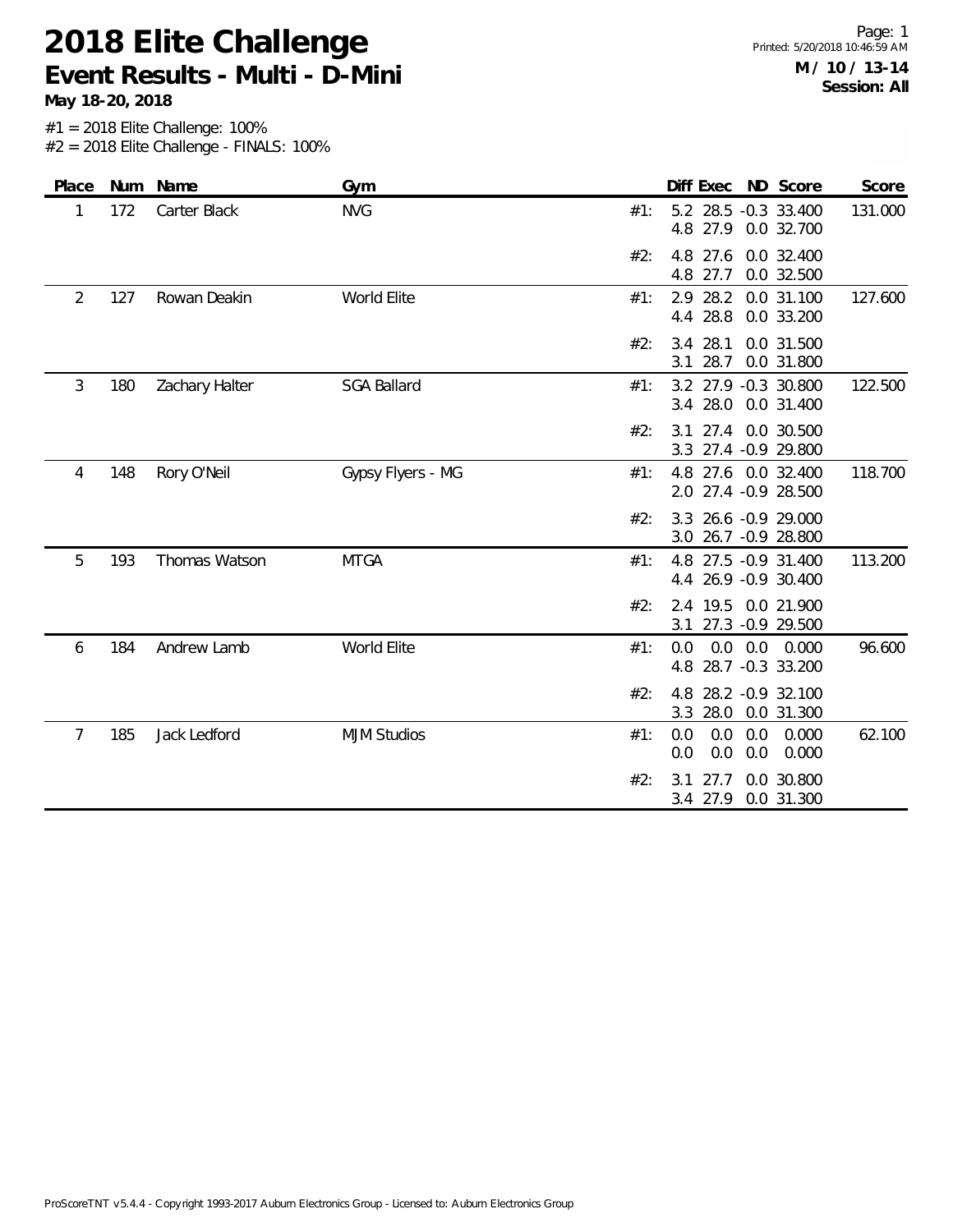**May 18-20, 2018**

| Place |     | Num Name          | Gym                        |     | Diff Exec                           |                   | ND Score                        | Score   |
|-------|-----|-------------------|----------------------------|-----|-------------------------------------|-------------------|---------------------------------|---------|
| 1     | 162 | Ellie Clater      | World Elite                | #1: | 5.2 28.9<br>5.2 29.1 -0.3 34.000    |                   | 0.0 34.100                      | 133.300 |
|       |     |                   |                            | #2: | 29.3<br>3.3<br>3.0 29.6             |                   | 0.0 32.600<br>0.0 32.600        |         |
| 2     | 163 | Erin Dirr         | <b>MJM Studios</b>         | #1: | 4.8 28.1<br>28.6<br>3.3             |                   | 0.0 32.900<br>0.0 31.900        | 128.100 |
|       |     |                   |                            | #2: | 28.5<br>3.5<br>4.8                  |                   | 0.0 32.000<br>27.4 - 0.9 31.300 |         |
| 3     | 170 | Ariana Schein     | Old Pueblo                 | #1: | 28.9<br>3.1<br>4.4 28.2             |                   | 0.0 32.000<br>0.0 32.600        | 128.000 |
|       |     |                   |                            | #2: | 28.2<br>3.3<br>28.9<br>3.0          |                   | 0.0 31.500<br>0.0 31.900        |         |
| 4     | 164 | Nikita Oberoi     | <b>Dulles Gymnastics</b>   | #1: | 28.1<br>4.4<br>28.6<br>3.1          |                   | 0.0 32.500<br>0.0 31.700        | 127.800 |
|       |     |                   |                            | #2: | 27.9<br>4.4<br>28.0<br>3.3          |                   | 0.0 32.300<br>0.0 31.300        |         |
| 5     | 151 | <b>Betty Reed</b> | <b>SGA Ballard</b>         | #1: | 3.2 28.4<br>3.3 28.8                |                   | 0.0 31.600<br>0.0 32.100        | 127.600 |
|       |     |                   |                            | #2: | 3.5<br>3.4 28.5                     |                   | 28.8 -0.3 32.000<br>0.0 31.900  |         |
| 6     | 168 | Tarynn Van Natta  | <b>Integrity Athletics</b> | #1: | 4.4 28.2<br>3.4 28.8                |                   | 0.0 32.600<br>0.0 32.200        | 126.400 |
|       |     |                   |                            | #2: | 26.7<br>4.4<br>28.3<br>3.1          |                   | $-0.9$ 30.200<br>0.0 31.400     |         |
| 7     | 101 | Emma Grace Brown  | <b>GKSC</b>                | #1: | 28.7<br>3.1<br>28.0<br>3.3          |                   | 0.0 31.800<br>0.0 31.300        | 124.800 |
|       |     |                   |                            | #2: | 27.9<br>3.0<br>3.2 27.6             |                   | 0.0 30.900<br>0.0 30.800        |         |
| 8     | 122 | Brenna Busch      | Gypsy Flyers - MG          | #1: | 3.6 28.0<br>3.0 28.1                |                   | 0.0 31.600<br>0.0 31.100        | 124.000 |
|       |     |                   |                            | #2: | 2.7 28.1 -0.9 29.900<br>3.3 28.1    |                   | 0.0 31.400                      |         |
| 9     | 167 | Kimberly Tipton   | Gymagic                    | #1: | 3.3<br>27.7<br>4.4 28.2 -0.9 31.700 |                   | 0.0 31.000                      | 62.700  |
|       |     |                   |                            | #2: | 0.0<br>0.0<br>0.0<br>0.0            | 0.0<br>0.0        | 0.000<br>0.000                  |         |
| 10    | 139 | Alexandra Holmen  | Gypsy Flyers Eagan         | #1: | 3.1<br>28.5<br>3.0 27.6             |                   | 0.0 31.600<br>0.0 30.600        | 62.200  |
|       |     |                   |                            | #2: | 0.0<br>0.0<br>0.0<br>0.0            | 0.0<br>0.0        | 0.000<br>0.000                  |         |
| 11    | 135 | Elli Harris       | <b>Ultimate Air</b>        | #1: | 28.6<br>3.0<br>3.2 27.5 -0.3 30.400 |                   | 0.0 31.600                      | 62.000  |
|       |     |                   |                            | #2: | 0.0<br>0.0<br>0.0                   | $0.0\ 0.0$<br>0.0 | 0.000<br>0.000                  |         |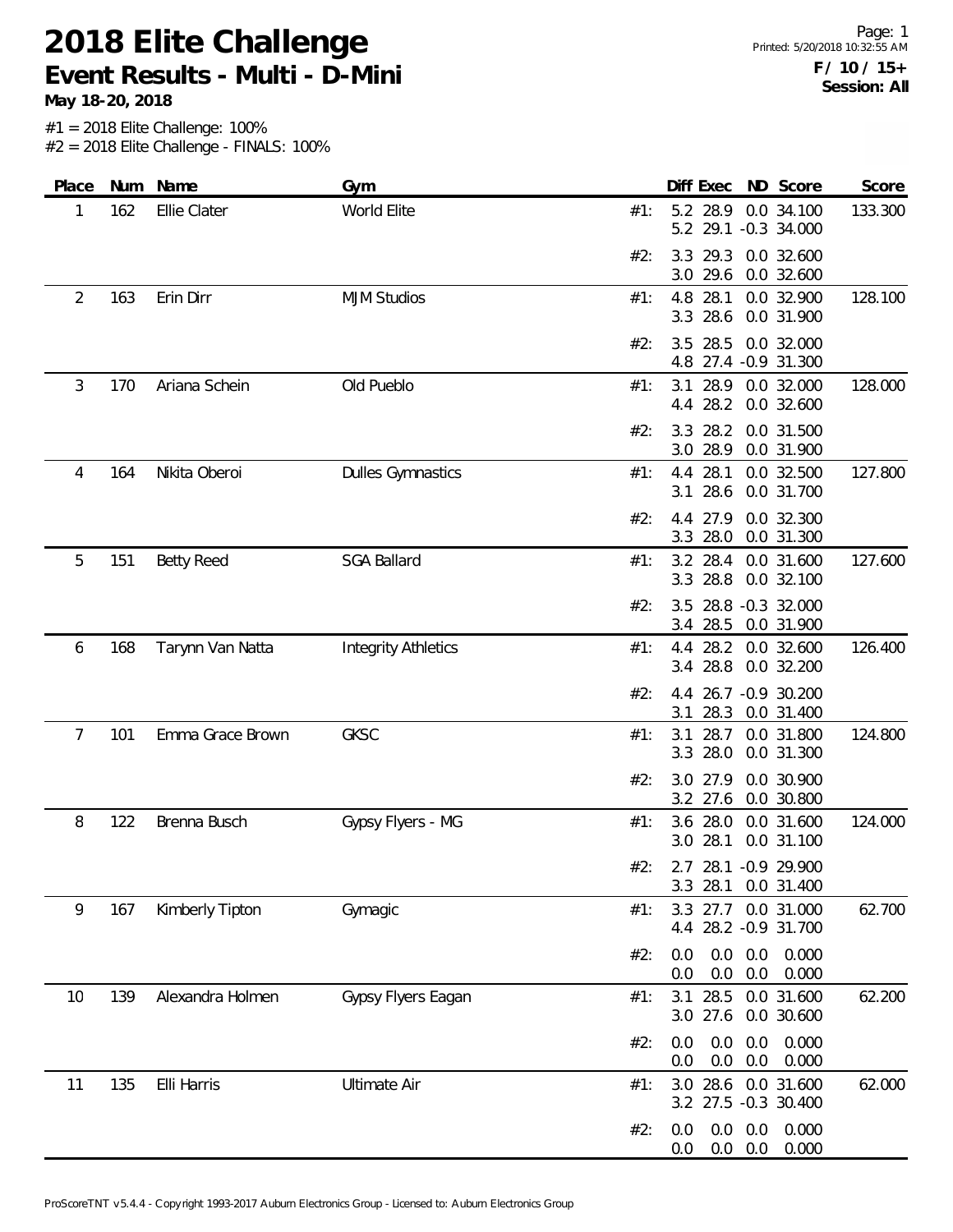**May 18-20, 2018**

Page: 2 Printed: 5/20/2018 10:32:56 AM **F / 10 / 15+ Session: All**

| Place | Num | Name                 | Gym                 |     | Diff Exec       |                                              | ND Score       | Score  |
|-------|-----|----------------------|---------------------|-----|-----------------|----------------------------------------------|----------------|--------|
| 12    | 128 | Mary DesJardins      | <b>MJM Studios</b>  | #1: | 3.1 28.8        | 3.0 27.9 -0.9 30.000                         | 0.0 31.900     | 61.900 |
|       |     |                      |                     | #2: | 0.0<br>0.0      | 0.0<br>0.0<br>0.0<br>0.0                     | 0.000<br>0.000 |        |
| 13    | 165 | McKenzie Petrich     | <b>Ultimate Air</b> | #1: | 3.3<br>3.6 28.1 | 27.7 -0.9 30.100                             | 0.0 31.700     | 61.800 |
|       |     |                      |                     | #2: | 0.0<br>0.0      | 0.0<br>0.0<br>0.0<br>0.0                     | 0.000<br>0.000 |        |
| 14    | 129 | Abby Dunham          | Top Star            | #1: | 3.1             | 27.9<br>3.2 27.0 -0.3 29.900                 | 0.0 31.000     | 60.900 |
|       |     |                      |                     | #2: | 0.0<br>0.0      | 0.0<br>0.0<br>0.0<br>0.0                     | 0.000<br>0.000 |        |
| 15    | 147 | Gloriana O'Neil      | Gypsy Flyers - MG   | #1: | 2.7             | 28.1 -0.3 30.500<br>3.0 28.2 -0.9 30.300     |                | 60.800 |
|       |     |                      |                     | #2: | 0.0<br>0.0      | 0.0<br>0.0<br>0.0<br>0.0                     | 0.000<br>0.000 |        |
| 16    | 112 | Caroline Hudson      | SGT                 | #1: |                 | 3.1 27.6 -0.3 30.400<br>2.7 28.0 -0.9 29.800 |                | 60.200 |
|       |     |                      |                     | #2: | 0.0<br>0.0      | 0.0<br>0.0<br>0.0<br>0.0                     | 0.000<br>0.000 |        |
| 17    | 120 | Amanda Binger        | KC Trampoline Club  | #1: | 2.7 27.8        | 2.9 27.3 -0.9 29.300                         | 0.0 30.500     | 59.800 |
|       |     |                      |                     | #2: | 0.0<br>0.0      | 0.0<br>0.0<br>0.0<br>0.0                     | 0.000<br>0.000 |        |
| 18    | 108 | Amanda Coes          | So Cal TTC          | #1: | 3.1             | 25.5 -0.3 28.300<br>3.2 27.7 -0.3 30.600     |                | 58.900 |
|       |     |                      |                     | #2: | 0.0<br>0.0      | 0.0<br>0.0<br>0.0<br>0.0                     | 0.000<br>0.000 |        |
| 19    | 149 | Katherine Omo-Osagie | Infinite Bounds     | #1: | 1.7<br>3.7      | 27.6 -3.0 26.300<br>28.0                     | 0.0 31.700     | 58.000 |
|       |     |                      |                     | #2: | 0.0<br>0.0      | 0.0<br>0.0<br>0.0<br>0.0                     | 0.000<br>0.000 |        |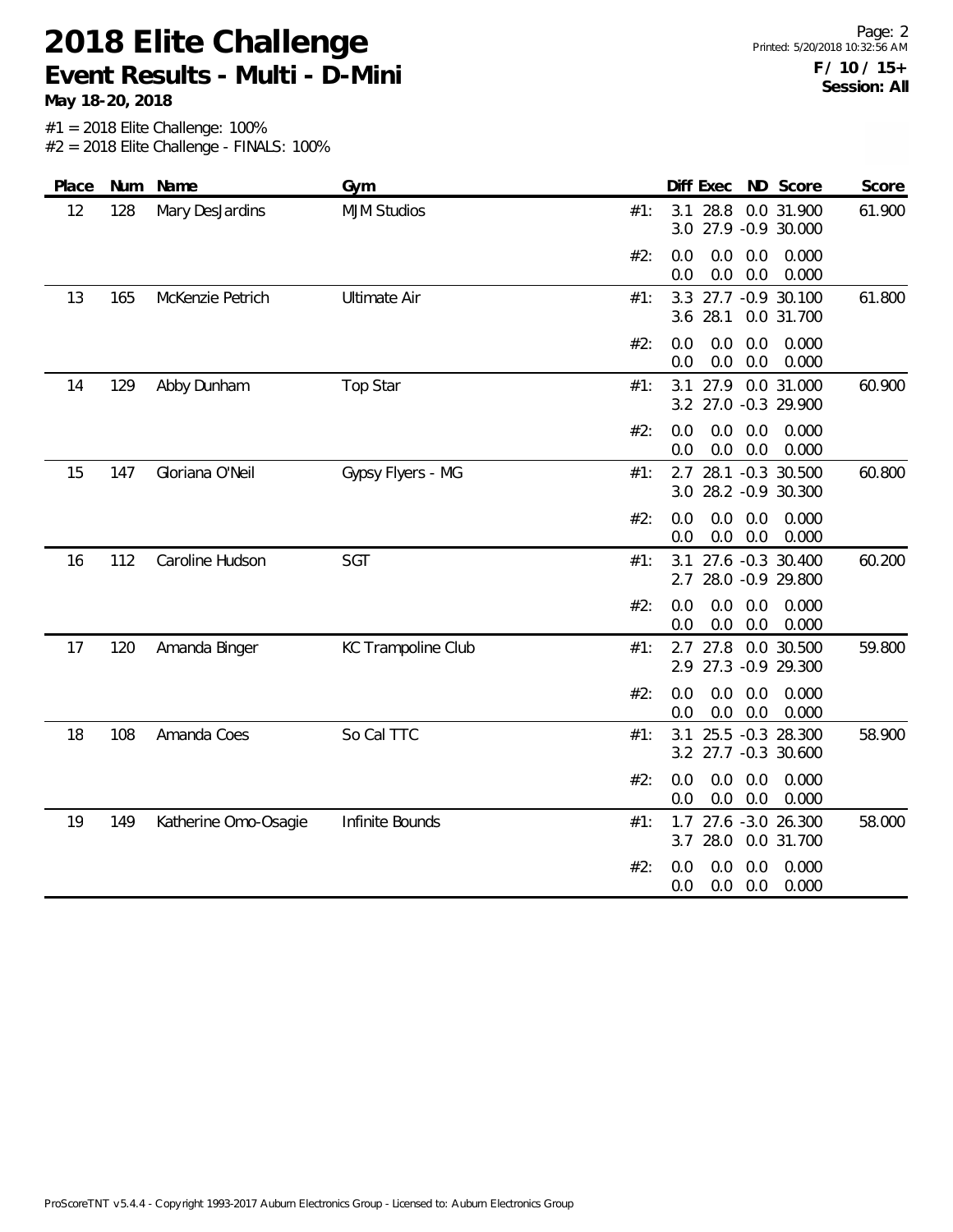**May 19-20, 2018**

| Place          | Num | Name              | Gym                   |     | Diff Exec       |                          |            | ND Score                                     | Score   |
|----------------|-----|-------------------|-----------------------|-----|-----------------|--------------------------|------------|----------------------------------------------|---------|
| 1              | 104 | Smith Light       | <b>Texas Champion</b> | #1: | 5.6 28.0<br>5.6 | 29.4                     |            | 0.0 33.600<br>0.0 35.000                     | 136.000 |
|                |     |                   |                       | #2: | 4.5<br>5.2 28.7 | 29.0                     |            | 0.0 33.500<br>0.0 33.900                     |         |
| $\overline{2}$ | 111 | Dominic Dumas     | Flip Shop             | #1: | 5.6 28.4<br>5.6 | 27.9                     |            | 0.0 34.000<br>0.0 33.500                     | 133.000 |
|                |     |                   |                       | #2: | 5.2<br>4.0      | 28.1<br>28.2             |            | 0.0 33.300<br>0.0 32.200                     |         |
| 3              | 124 | Chris Castiglione | American Airborne     | #1: | 5.2<br>5.2      | 29.1                     |            | 29.2 -1.2 33.200<br>0.0 34.300               | 131.200 |
|                |     |                   |                       | #2: | 3.3<br>2.7      | 28.9<br>28.8             |            | 0.0 32.200<br>0.0 31.500                     |         |
| 4              | 140 | Merrill Hunter    | Team Legacy           | #1: | 4.8<br>5.2 27.9 | 28.4                     |            | 0.0 33.200<br>0.0 33.100                     | 127.600 |
|                |     |                   |                       | #2: |                 |                          |            | 3.7 27.4 -0.9 30.200<br>4.8 27.2 -0.9 31.100 |         |
| 5              | 133 | Kaden Garcia      | <b>High Altitude</b>  | #1: | 4.8             |                          |            | 4.8 27.8 -1.2 31.400<br>28.5 0.0 33.300      | 127.100 |
|                |     |                   |                       | #2: | 3.3<br>3.0      | 27.2<br>28.9             |            | 0.0 30.500<br>0.0 31.900                     |         |
| 6              | 166 | Jonathan Reagan   | 1993                  | #1: | 4.4<br>4.2 27.9 | 28.0                     |            | 0.0 32.400<br>0.0 32.100                     | 125.800 |
|                |     |                   |                       | #2: | 3.9<br>3.7      |                          |            | 27.9 -1.5 30.300<br>28.2 - 0.9 31.000        |         |
| $\overline{7}$ | 157 | Matt Whitmer      | So Cal TTC            | #1: | 5.2             |                          |            | 27.1 -0.9 31.400<br>5.2 27.9 -0.9 32.200     | 125.600 |
|                |     |                   |                       | #2: | 3.5             |                          |            | 28.5 -0.3 31.700<br>5.2 26.6 -1.5 30.300     |         |
| 8              | 158 | Spencer Woll      | Springtime T&T        | #1: | 4.8             |                          |            | 27.3 -0.3 31.800<br>4.8 27.4 -0.3 31.900     | 115.200 |
|                |     |                   |                       | #2: | $0.5$ 19.5      |                          |            | 3.4 28.1 0.0 31.500<br>0.0 20.000            |         |
| 9              | 109 | Tae Thompson      | Air Extreme           | #1: | 4.8             | 27.3                     |            | 0.0 32.100<br>4.8 27.3 -0.9 31.200           | 63.300  |
|                |     |                   |                       | #2: | 0.0<br>0.0      | 0.0<br>0.0               | 0.0<br>0.0 | 0.000<br>0.000                               |         |
| 10             | 131 | Christian English | All American          | #1: | 3.1<br>3.3      | 27.4<br>28.5             |            | 0.0 30.500<br>0.0 31.800                     | 62.300  |
|                |     |                   |                       | #2: | 0.0<br>0.0      | 0.0<br>0.0               | 0.0<br>0.0 | 0.000<br>0.000                               |         |
| 11             | 113 | Aaron Jett        | All American          | #1: | 3.5             |                          |            | 28.0 -0.3 31.200<br>3.5 28.3 -0.9 30.900     | 62.100  |
|                |     |                   |                       | #2: | 0.0<br>0.0      | $0.0\ 0.0$<br>$0.0\ 0.0$ |            | 0.000<br>0.000                               |         |